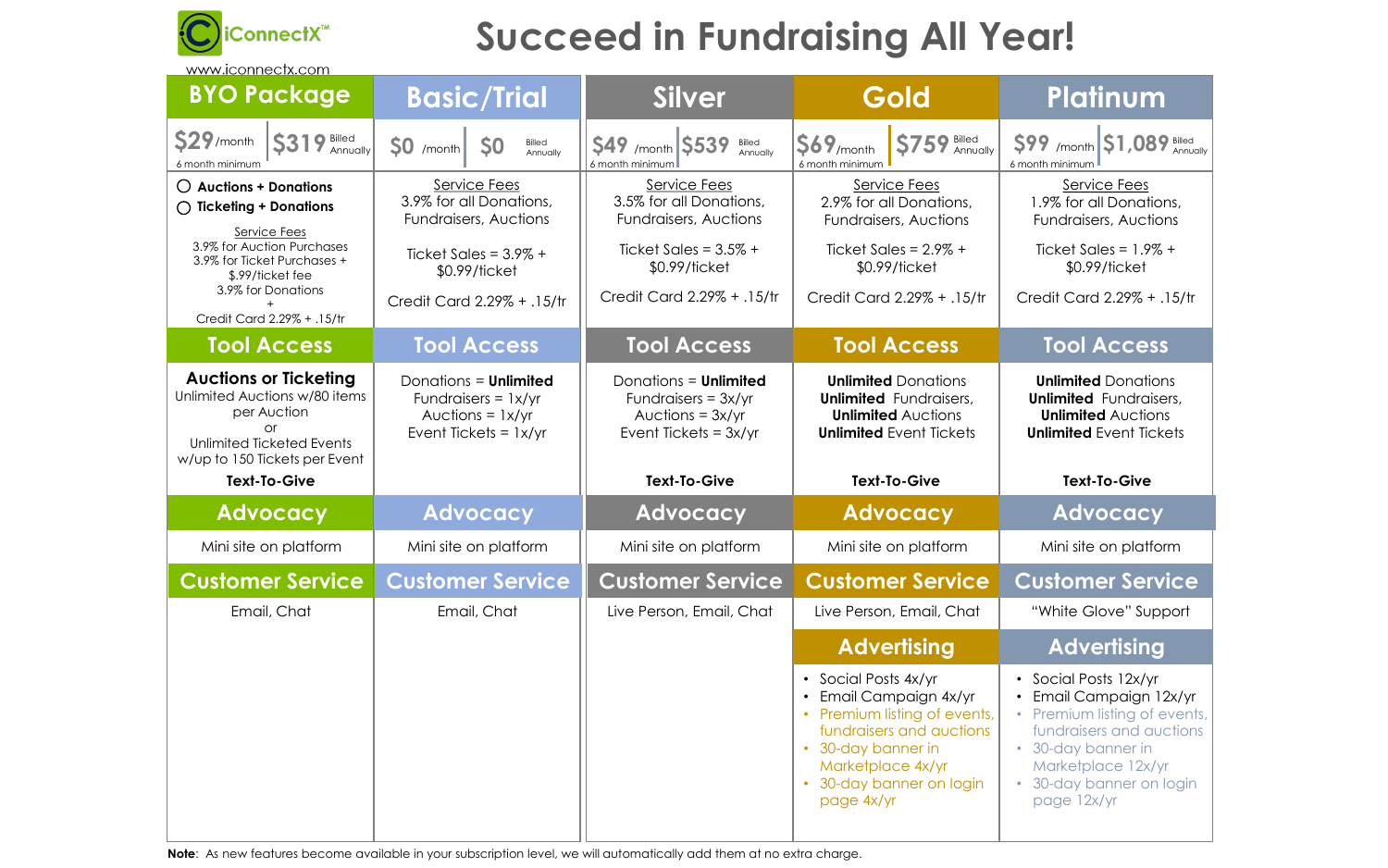- Customizable main event page with private URL/website colors, images, content
- Bidder registration
- Item Watch, Auto-bid, Buy it now
- Sponsorship packages and admin
- Full Reporting



## **Hosted Auction**

# **No Commitment Hosted Events!**

#### **Auction Package 1**

- Up to **80 Auction items**
- Up to **30-day running Auction**
- Credit Card **2.29% + .15/tr**

#### **Auction Package 2**

- Up to **150 Auction items**
- Up to **60-day running Auction**
- Credit Card **2.29% + .15/tr**

**\$599/Event**

#### No Platform Fees!



- Customizable main event page with private URL/website colors, images, content
- Sales of multi-level tickets
- Early Bird & Discount codes
- QR-based ticketing/emails
- Sponsorship packages and admin
- Full Reporting

#### **Hosted Event Tickets**

#### **Ticket Package 1**

- Up to **500 tickets**
- Up to **30-day running Event**
- Credit Card **2.29% + .15/tr**

### **Ticket Package 2**

- Up to 1,000 tickets
- Up to 60-day running Event
- Credit Card **2.29% + .15/tr**

**\$599/Event** No Platform Fees!

**\$799/Event** No Platform Fees!

• Customizable main event page with private URL/website colors, • Item Watch, Auto-bid, Buy it now • Sponsorship packages and admin • Up to 30-day Auction

- images, content
- Bidder registration
- 
- 
- 
- Full Reporting

- 
- 
- 



## **Hosted Tickets with Auction**

#### **Combo Package 1**

• Up to **80 Auction items & 500 tickets** • Up to **30-day running Event/Auction** • Credit Card **2.29% + .15/tr**

### **Combo Package 2**

• Up to **150 Auction items &** 

- **1,000 tickets**
- 
- 

• Up to **60-day running Event/Auction** • Credit Card **2.29% + .15/tr**

**\$999/Event**

No Platform Fees!



No Platform Fees!